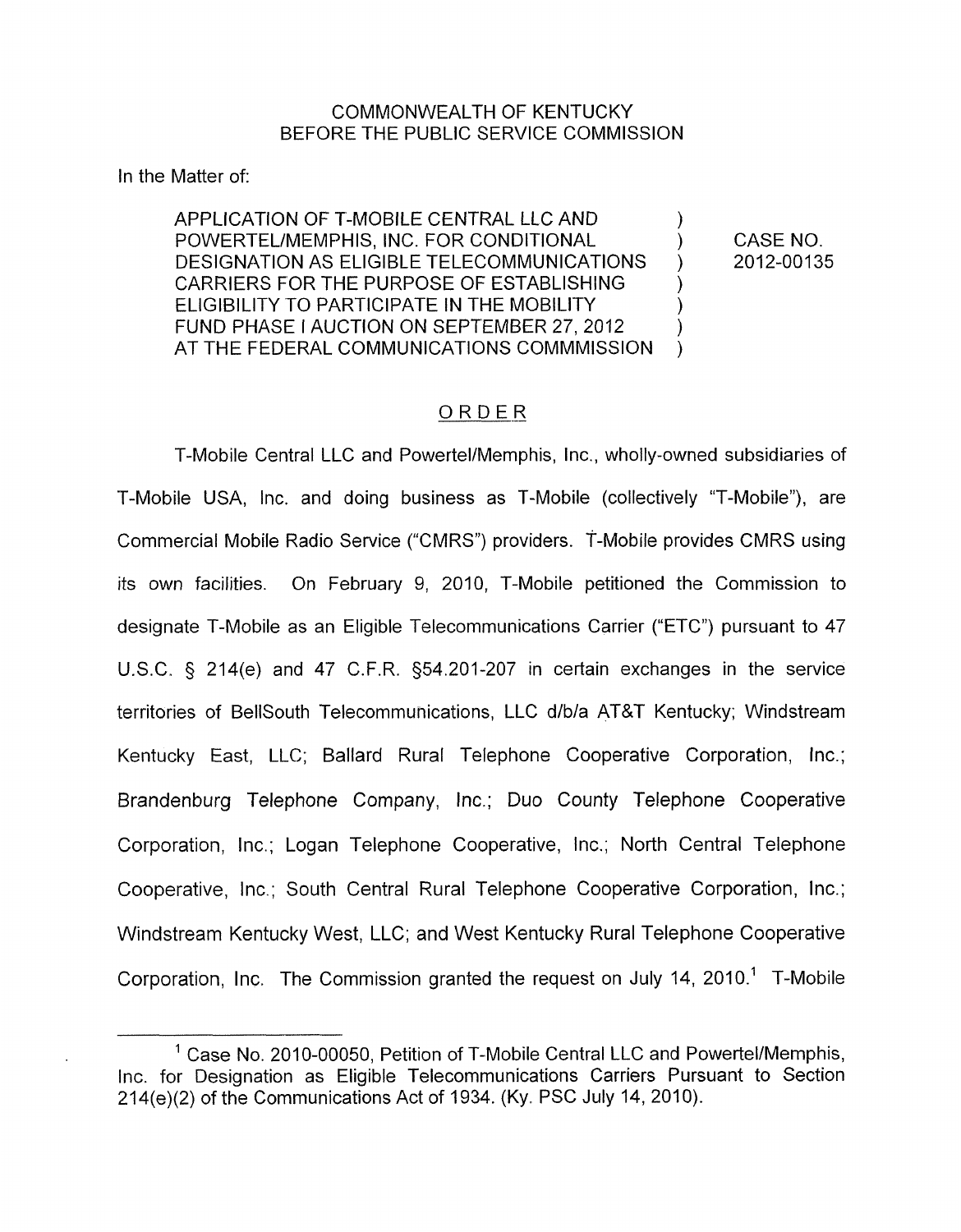holds radio licenses from the Federal Communications Commission ("FCC") that serve the entire state of Kentucky. T-Mobile now seeks conditional designation as an ETC in areas outside T-Mobile's existing ETC area for the purpose of establishing eligibility to participate in the Mobility Fund Phase I Auction at the FCC that is scheduled to be held on September 27, 2012.<sup>2</sup>

The FCC, in its USF/ICC Transformation Order. $3$  established for the first time a universal service support mechanism dedicated exclusively to mobile services-the Mobility Fund. Phase I of the Mobility Fund will provide up to \$300 million in one-time support to "immediately accelerate deployment of networks for mobile voice and broadband services in unserved areas."<sup>4</sup>

There are numerous unserved census block groups in Kentucky where carriers may bid to receive Mobility Fund support to build infrastructure over which to deliver 3G or better broadband and voice service. However, to participate in Auction 901 , a carrier must be designated as an ETC in all census blocks for which it desires to submit a bid. Furthermore, a carrier must be designated as an ETC at the time it files its short-form application for participation in the auction. Short-form applications for Auction 901 are

 $2$  Petition at 1.

<sup>&</sup>lt;sup>3</sup> Connect America Fund, WC Docket No. 10-90, A National Broadband Plan for Our Future, GN Docket No. 09-51, Establishing Just and Reasonable Rates for Local Exchange Carriers, WC Docket No. 07-1 35, High-Cost Universal Service Support, WC Docket No. 05-337, Developing a Unified Intercarrier Compensation Regime, CC Docket No. 01-92, Federal-State Joint Board on Universal Service, CC Docket No. 96- 45, Lifeline and Link-Up, WC Docket No. 03-109, Universal Service Reform - Mobility, WT Docket **No.** 10-208, Report and Order and Further Notice of Proposed Rulemaking, FCC 11-161, rel. November 18, 2011 ("USF/ICC Transformation Order").<br><sup>4</sup> <u>Id.</u> at Paragraph 28.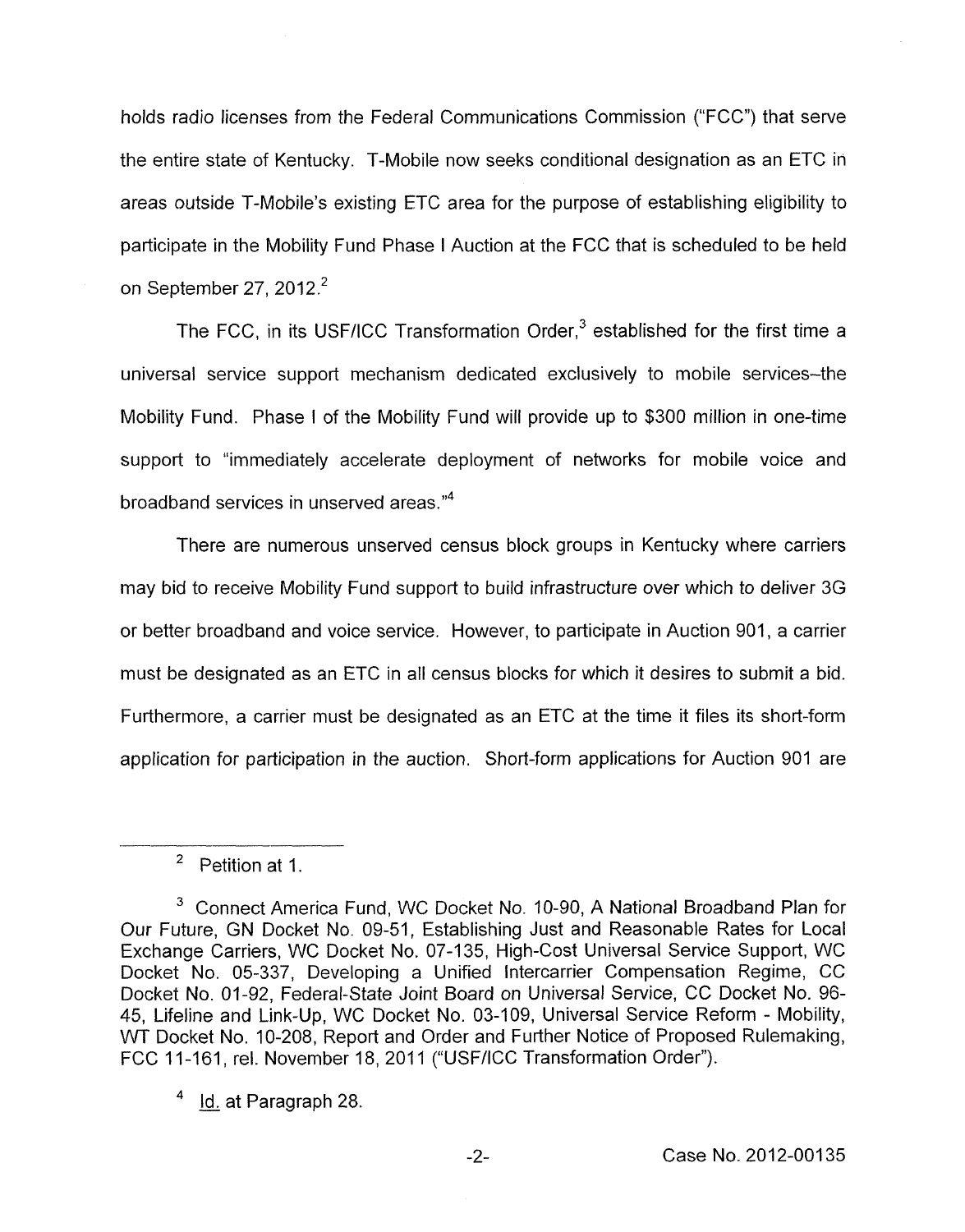due between June 27, 2012 and July 11, 2012.<sup>5</sup> T-Mobile desires to participate in the FCC's Mobility Fund Phase I Auction to bring voice and mobile broadband services to unserved areas in Kentucky, thereby giving Kentucky consumers increased access to basic and advanced telecommunications services.

T-Mobile is a facilities-based wireless telecommunications carrier that is seeking the additional approval necessary to be eligible to participate in the Mobility Fund Phase I Auction for census blocks outside its existing ETC Area. T-Mobile seeks ETC designation for census blocks outside its existing ETC Area that is conditioned upon T-Mobile winning support from the Mobility Fund Phase I Auction, which is permitted by FCC Rule 54.1003, as adopted by the FCC's USF/ICC Transformation Order. Such areas will, by definition, include areas where T-Mobile does not currently provide 3G or 4G data services (and where voice and 2G data services may or may not be provided).

The FCC has published a list of census blocks that are potentially eligible for Mobility Fund Phase I support. The list includes census blocks that the FCC considers unserved today by mobile broadband services, based on a centroid analysis of whether there is service at the center of the census block. T-Mobile seeks conditional designation as an ETC in all census blocks in Kentucky outside of its existing ETC Area that are designated as eligible for bidding in the Mobility Fund Phase I Auction.

AU Docket No. 12-25, Mobility Fund Phase I Auction Scheduled for September 27, 2012, Notice and Filing Requirements and Other Procedures for Auction 901, Paragraph 40, DA 12-641 (rel. May 2, 2012).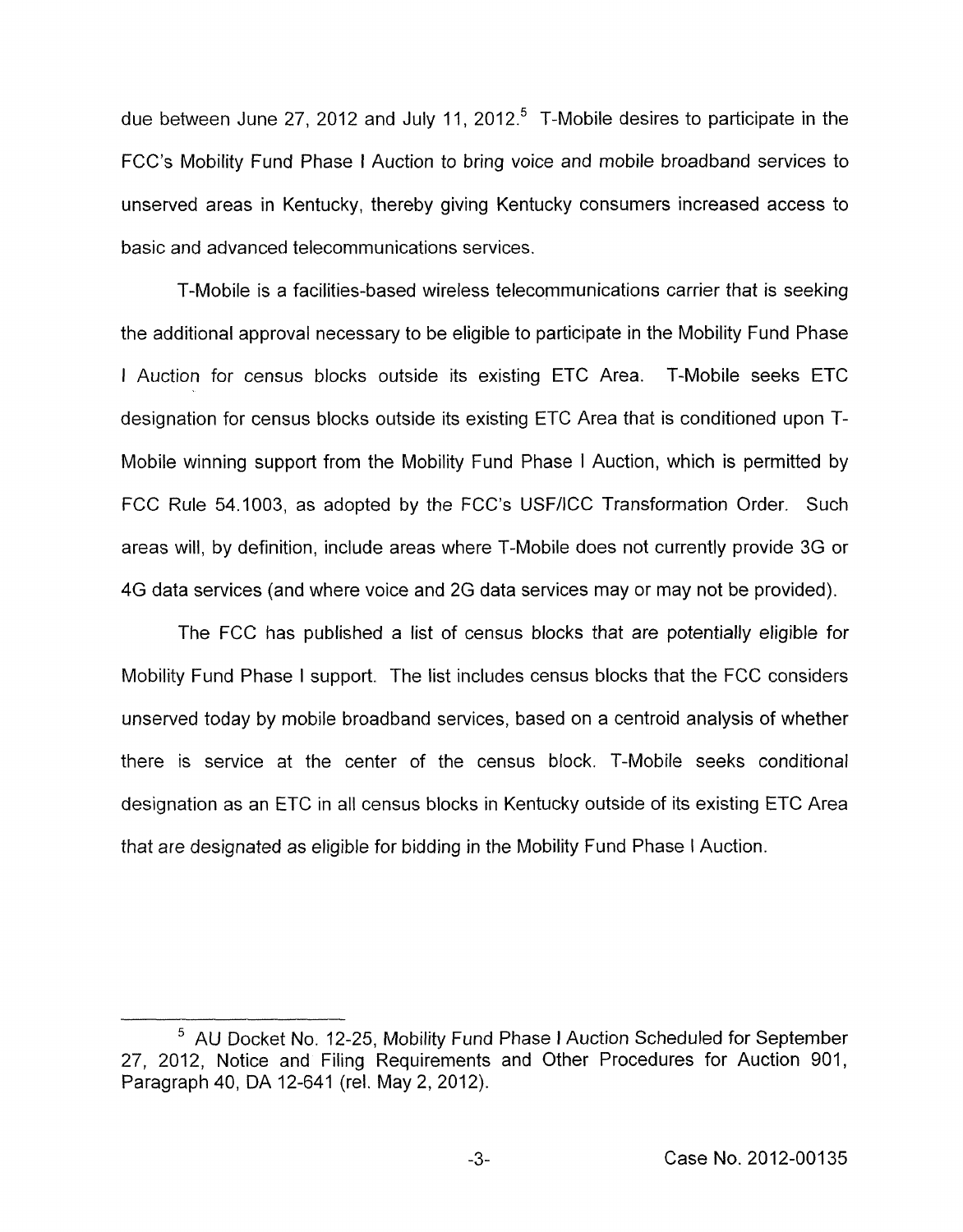To receive ETC status, Federal regulations require a common carrier to: (I) offer services that are designated for support<sup>6</sup> throughout its designated service area;<sup>7</sup> (2) provide these services using its own facilities (including unbundled network elements) or a combination of its own facilities and resale of another carrier's facilities; $<sup>8</sup>$  (3) advertise</sup> the availability of these services through media of general distribution; $<sup>9</sup>$  and (4) make</sup> Lifeline service available to qualifying low-income consumers.<sup>10</sup>

In addition, the following requirements must also be met: (1) the ETC must certify that it will comply with the service requirements applicable to the support that it receives;<sup>11</sup> (2) submit a five-year service improvement plan;<sup>12</sup> (3) be able to remain functional in emergency situations;<sup>13</sup> and (4) satisfy consumer protection and service quality standards.<sup>14</sup>

- $9$  47 C.F.R. § 54.201(d)(2).
- <sup>10</sup> 47 C.F.R. § 54.405
- $11$  47 C.F.R. § 54.202(a)(1)(i).
- $12$  47 C.F.R. § 54.202(a)(1)(ii).
- l3 47 C.F.R. § 54.202(a)(2).
- $14$  47 C.F.R. § 54.202(a)(3).

 $6$  Eligible voice telephone services must provide voice grade access to the public switched network or its functional equivalent; minutes of use for local service provided at no additional charge to end users; access to the emergency services provided by local government or other public safety organizations, such as 911 and enhanced 911, to the extent the local government in an eligible carrier's service area has implemented 911 or enhanced 911 systems; and toll limitation services to qualifying low-income consumers. 47 C.F.R. *5* 54.101(a).

<sup>&#</sup>x27; 47 C.F.R. *5* 54.201(d).

 $8$  47 C.F.R. § 54.201(d)(1).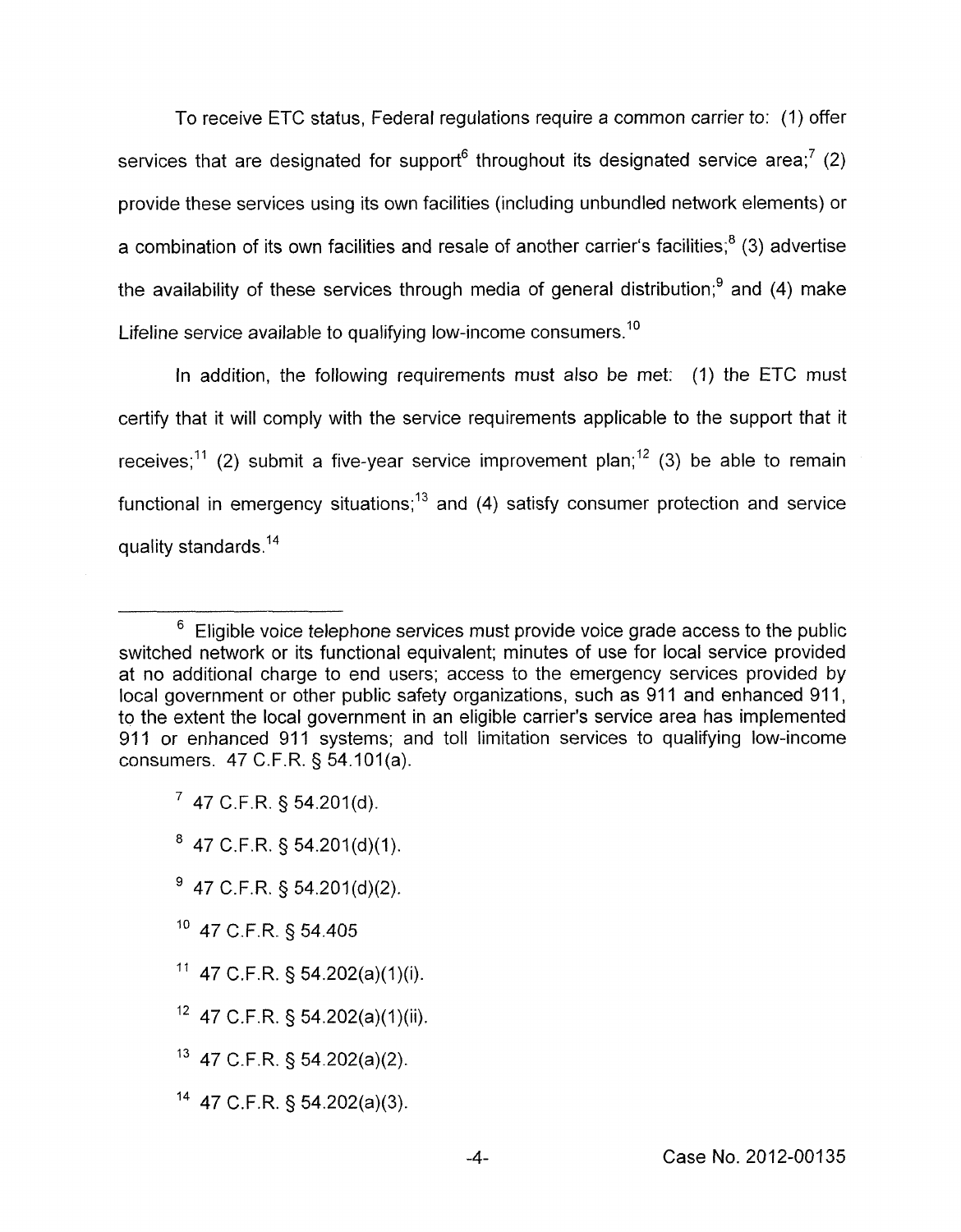The Commission finds that T-Mobile has demonstrated that it has met the standards established by the FCC. T-Mobile currently provides services supported by the Federal Universal Service mechanisms.<sup>15</sup> In its petition requesting ETC designation, T-Mobile affirmed that it offers these services using its own facilities.<sup>16</sup> T-Mobile also states that it advertises the availability and price of these services using media of general distribution.<sup>17</sup> T-Mobile states it will submit a comprehensive service improvement plan upon completion of the Mobility Phase I Auction.<sup>18</sup> T-Mobile states that it has the ability to remain functional in emergency situations.<sup>19</sup> T-Mobile states that it has been certified by the CTIA-The Wireless Association's Consumer Code for Wireless service-and therefore meets the requirements for consumer protection and service quality standards.<sup>20</sup> T-Mobile has complied fully with FCC guidelines regarding ETC designation.

T-Mobile has provided sufficient evidence for this Commission to grant conditional ETC status in the remaining area of the state of Kentucky. This designation will benefit consumers in Kentucky by expanding the range of competitive choices and by providing an incentive for incumbent telephone companies to improve their existing

 $^{16}$   $\frac{Id}{d}$ .

 $18$  Id. at 11.

 $19$  Id. and Exhibit 2.

 $20$  Id. at 11-12 and Exhibit 3.

 $\overline{\phantom{a}1^5}$  Petition at 8. <sup>15</sup> Petitid<br><sup>16</sup> <u>Id.</u>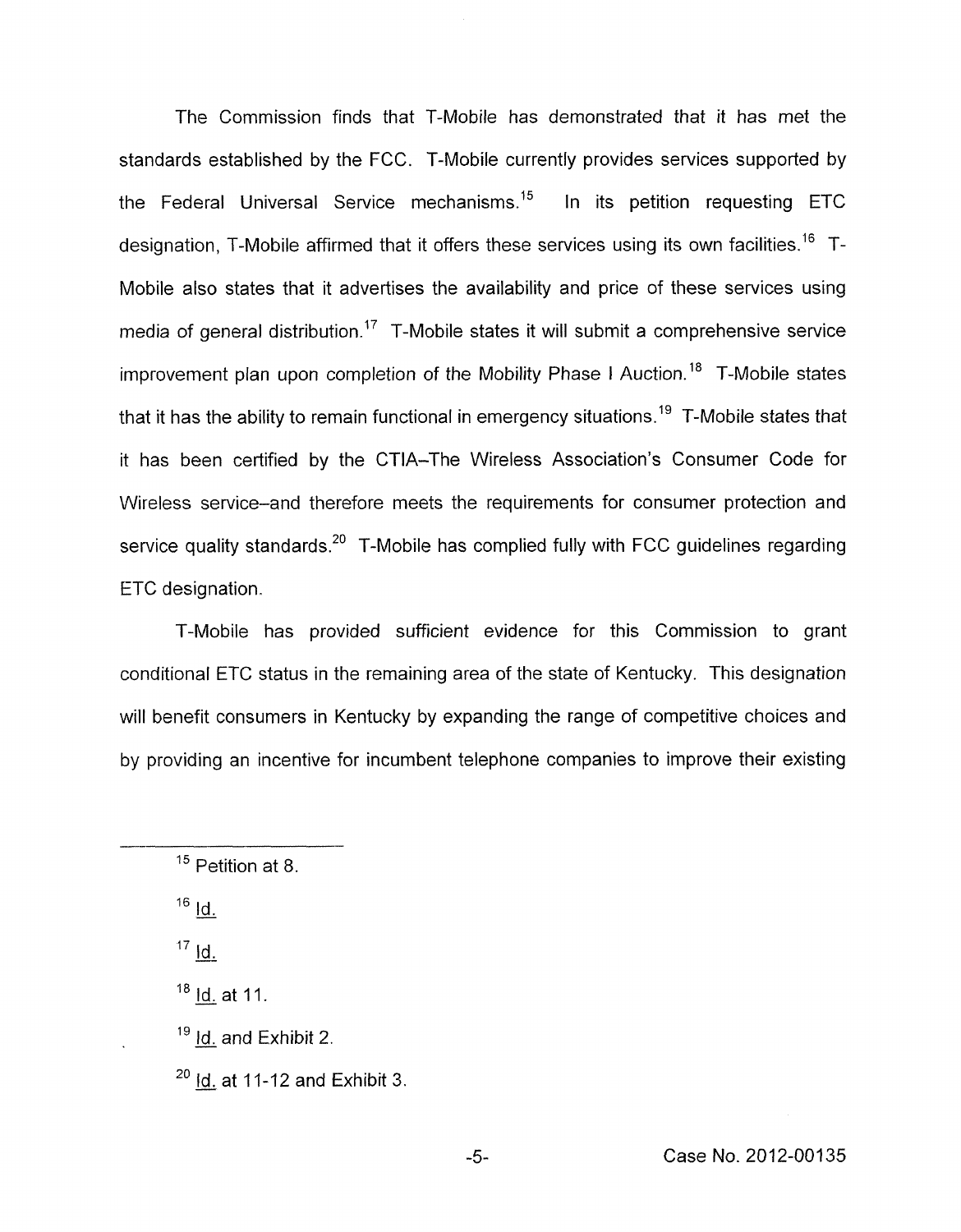networks. Therefore, the Commission finds it is in the public interest to designate T-Mobile as an ETC in additional areas of the State.

The Commission, having reviewed the evidence of record and having been otherwise sufficiently advised, HEREBY ORDERS that:

1. T-Mobile is conditionally designated as an ETC for any wire centers in the state of Kentucky not previously designated by this Commission. Accordingly, T-Mobile is eligible to participate in the Mobility Phase I Auction in order to submit a bid.

2. T-Mobile shall offer universal supported services to consumers in its service area.

**3.** T-Mobile shall offer these services using its own facilities or a combination of its own facilities and resale of another carrier's services, including the services offered by another ETC.

4. T-Mobile shall advertise the availability of and charges for these services using media of general distribution.

*5.* T-Mobile has certified to the Commission that it will comply with the FCC's criteria, in accordance with 47 U.S.C. § 254(e), and is therefore eligible to receive Universal Service Fund support for the current certification period.

6. The Executive Director shall serve a copy of this Order upon the FCC and the Universal Service Administrative Company.

-6- Case No. 201 2-001 *35*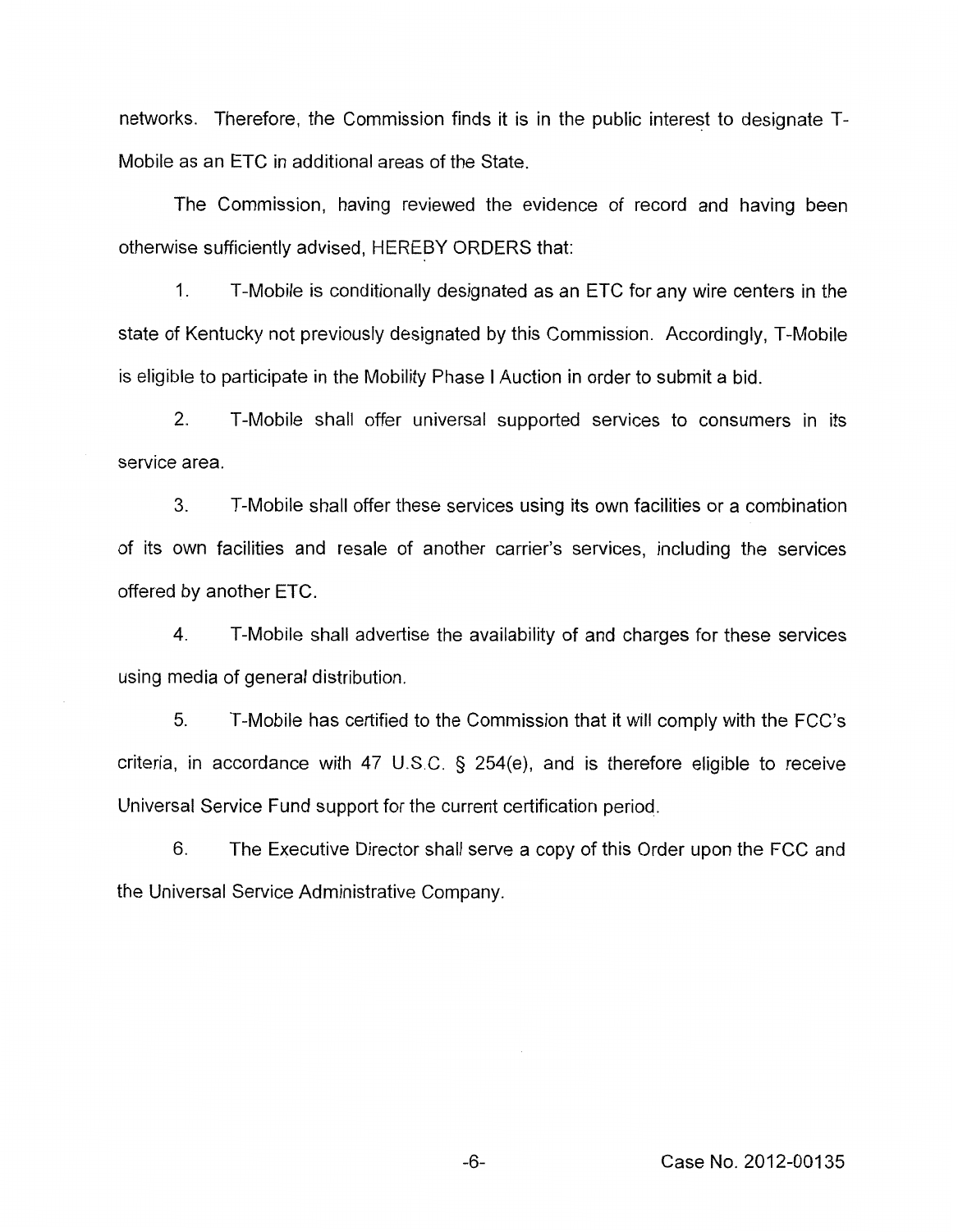By the Commission



A<sub>1</sub> **Me** Director

 $\ddot{\phantom{a}}$ 

Case **No.** 2012-00135